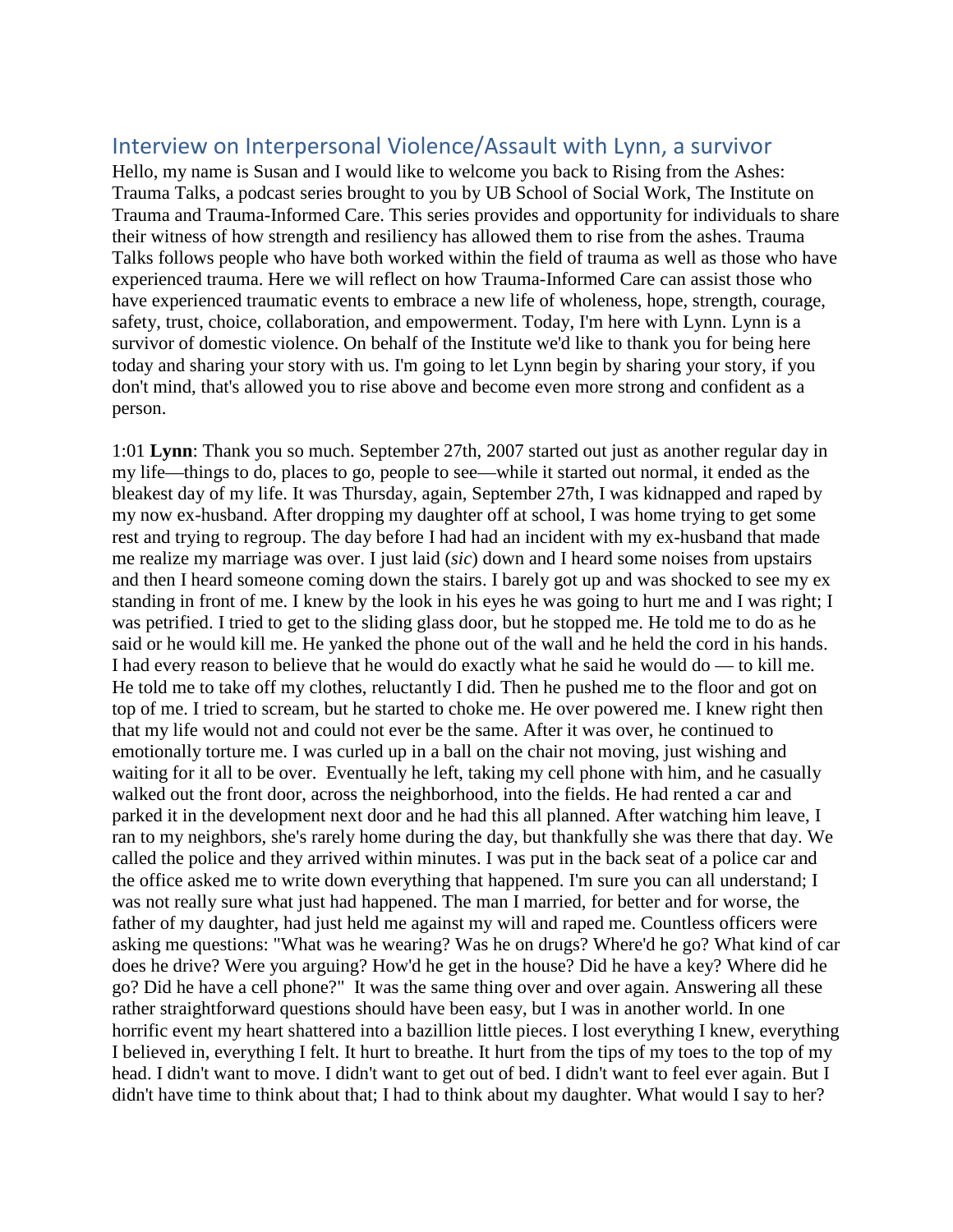What would we do? My ex was on the run for three days and for three days I lived in a fantasy world. I pretended to work, I pretended to be a mom, I pretended that I wasn't scared and I played the game very well, but he was on the run and wanted by the police and the incident was published in the paper. Somehow my ex was able to obtain my new cell phone number. He called me because he knew he was in trouble. He had tried to overdose on some pills. Was I supposed to feel sorry for him? He never apologized and I told him to turn himself in. That same day he went to the emergency room [at the] local hospital and called our pastor. Our pastor called the police to take him into custody. We were finally safe, but that was far from the truth. We would never truly be safe again. Only when I know he's dead will we truly be safe.

Just a little bit of history prior to that awful day. My marriage had been going through some problems. I didn't think the problems were anything we couldn't overcome, but I was starting to have panic attacks. After talking with my physician, he recommended I see someone. After meeting with him, I knew my anxiety and panic attacks were directly the result of the issues with my marriage. He prescribed some medication to help me. I had to make a change to save myself and my marriage and I had asked my ex to move out to give me some time to help out marriage and to help myself. He lost it. He became belligerent. He wasn't going to move out; he refused to hear what I had to say. He kept me up all night yelling at me, torching me, all while my daughter was sleeping in the other room. He became so angry he pulled my hair while pulling my glasses off of my face. I ran to the phone, but he got there first. "This was not happening to me"; I was scared. The next morning, on the advice of my attorney, I went to file a police report. That was the first time I had ever heard the words "domestic violence." I heard the police officer and he told me, but it didn't quite register. I couldn't believe that what my ex did to me was considered domestic violence. The police were going to pick him up and charge him; what did I do? I had to face the consequences of *my* actions and the reality of what had occurred. My attorney and my doctor suggested I seek counseling through an agency that specialized in domestic violence. The visits were very eye opening. The more I learned, the more I understood. The more I understood, the stronger I became. I realized I had been a victim long before I went to the police. Again, I had to process what had happened to me for many, many years and that was difficult. After he was picked up and released, my ex never came home again. We worked out joint-visitation and child custody payments. I truly thought we would work through this. He was offered to complete a PTI program, after conclusion of the program his charges would be expunged from his record. I supported him to complete the program, for him and for us and for my daughter.

6:46 **Susan**: Do you mind me asking what a PTI program is?

6:49 **Lynn**: You go through a yearlong program through law-enforcement. You go visit jail cells, you walk through the judicial system, and understanding what happens...

7:00 **Susan**: So it's like a prevention program.

7:02 **Lynn**: Prevention program. Yes, thank you. And then the charges would be expunged from his record like it never happened.

7:08 **Susan**: Ok, so prevention/intervention.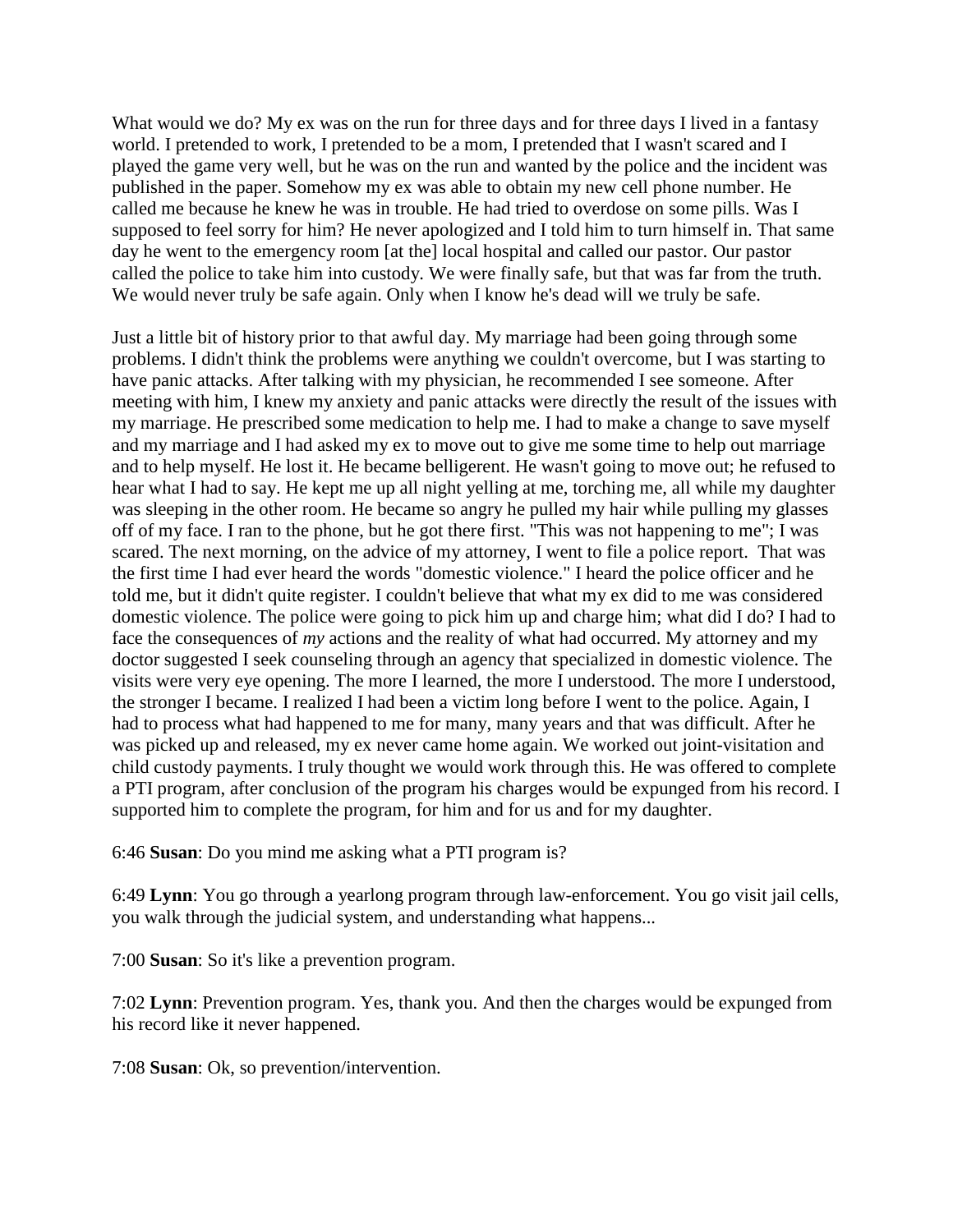7:09 **Lynn**: Yeah. So, I supported him to complete the program, as I said, for him, or myself, and for our family. But something still wasn't right. Every time we talked about setting up visitation, it always went back to when we could come home, "When can we talk? When are we going to get back together?" The more he pushed, the more I retreated. And he still was not listening. But I was becoming stronger, finding my voice and he didn't like that and he started to see that. One afternoon he called to pick up his mail at the house and he was not permitted to be at the house. I sensed anger in his voice and I told him we could meet at the library. It was public, [I] didn't think there would be an issue. It was Sunday. My daughter and I always went to the library on Sunday. So it was consistent for her, in trying to keep some stability for her during this dramatic time. I pulled into the parking lot and started to get out. The moment I got out of the car I immediately saw my ex's truck speeding towards us. Trusting my instincts, I got just back in the car. By the time I pulled forward, my ex had T-boned me. I was trapped. He ran up to the window and started yelling at me to open the window. I refused. He confused to yell at me all while my daughter was in the back seat crying. He didn't care. He said he would leave if I gave him his mail. So, I foolishly opened the window to hand him the mail and he proceeded to grab my shirt collar and grabbed the keys from the ignition. Thinking quickly, I pushed on the horn. I scared him and he threw the keys back at me. Someone heard us and I yelled to call the police. By the time the police got to the library he was long gone. Much to my dismay, the police had to talk to my daughter about the incident. Another police report was filed. My ex tormented me in front of my daughter. How far was he willing to go? I could no longer believe in him or believe in our marriage and that was a tough pill to swallow.

9:01 **Susan**: So she had witnessed a lot of the abuse beforehand as well? He didn't try to hide it from her or...?

9:06 **Lynn**: Limited amounts, but looking back enough that she—

9:10 **Susan**: She really knew what was going on.

9:11 **Lynn**: She really knew what was going on, yes. This was her biggest incident that she witnessed. Fortunately she wasn't in the house when I was kidnapped, but enough [that] she sensed.

9:22 **Susan**: An how old at this point?

9:23 **Lynn**: She was five. I could no longer trust him. Someone that would upset my daughter was no longer permitted to be around her or myself. I continued to live as normal as possible so my daughter could finish kindergarten where we were. I was sleeping my cell phone on my chest, the door barricaded with chairs, had police escorts, [I was] always looking over my shoulder for his car, calling friends before and after I left the house. We had lived in a small community so it was pretty normal to see him within the community. My family sensed my fear, they told me to leave immediately. So, within a week, I packed up the car with out belonging and left everything we knew. We left our hopes and our dreams behind; we would have to start over. It was more than the move that scared me; I was just plain terrified to start over. I took a risk moving home because domestic violence affects everyone that is associated with me. I floundered for a year searching for help and support that I really, desperately needed. While I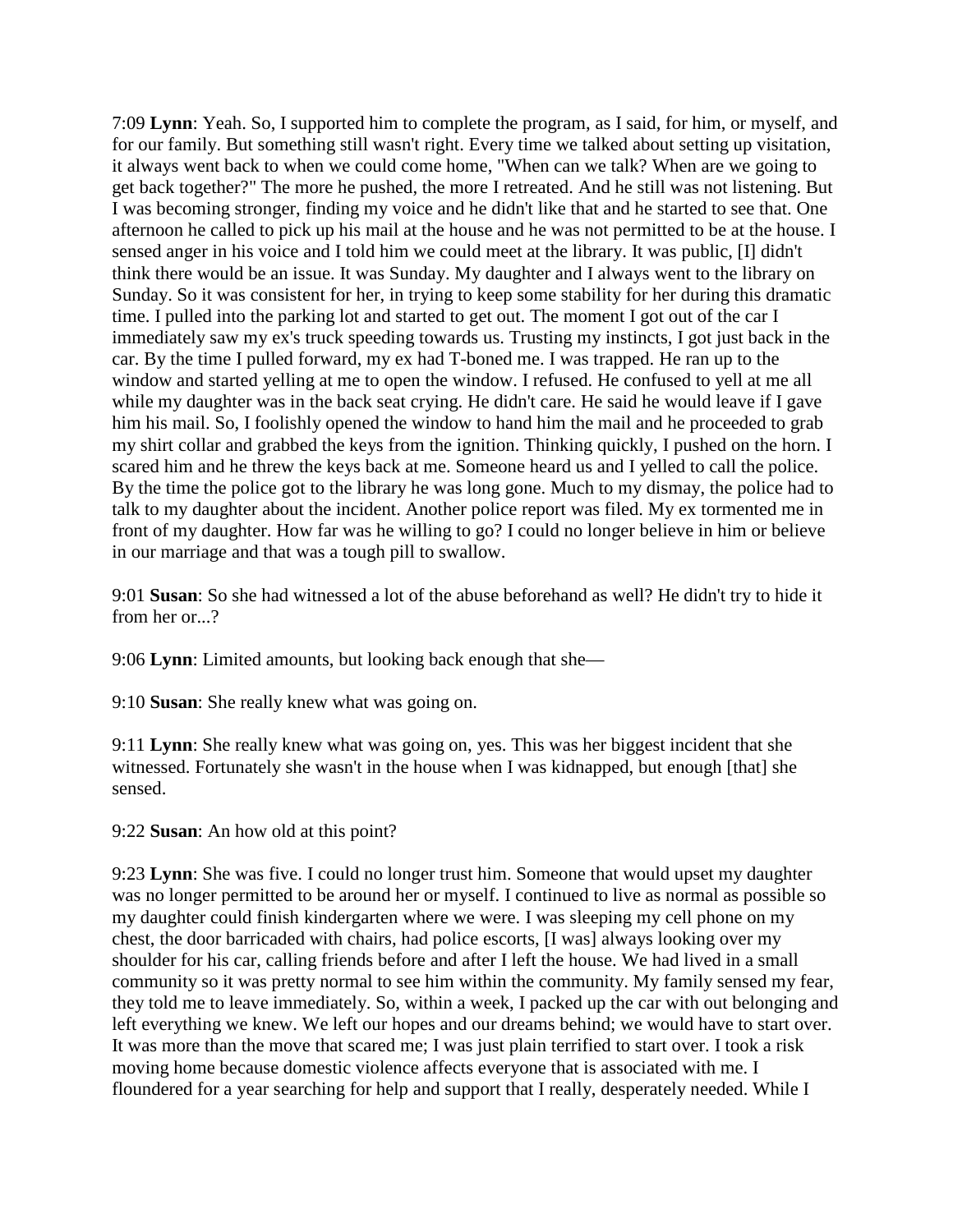had the support of my family and my friends, which was truly appreciated and obviously needed, they didn't understand what we were going through. And then only after a year and a half did I find the services of the Family Justice Center, which was a perfect match for me and my daughter in what we needed at that time and knowing that they're there for a lifetime. Knowing everyday something else could occur, may not occur, but knowing they're there was the support I needed—or didn't need, whatever I needed from them—they were there.

11:01 **Susan**: That's great.

11:02 **Lynn**: So that's my story in a nutshell.

11:04 **Susan**: That's a hard story. Thank you for sharing that.

11:07 **Lynn**: You're welcome.

11:08 **Susan**: So, one of the things we talk about in trauma-informed care is we talk about these five principles of trauma-informed care. And the principles are safety, trust, choice, collaboration, and empowerment. And those are tools that we see that service providers can use to help people who have had experiences like you just shared.

#### 11:29 **Lynn**: Right.

11:30 **Susan**: You talked a lot about the fear before your marriage ended and even after and that ending incident. At what point did you feel like there was some safety for you? Did anyone do anything that made you feel safe or when was the first time you felt safe—or do you?

11:49 **Lynn**: Safety is something I used to take for granted and probably most realistically, if I didn't truly felt safe until I moved home, to my family home with my mother—and even then looking over my shoulder. Probably within the last two years do I truly feel safe because I'm now in my own place, we have our own place, our own — I don't have anyone else to count on but myself, but that took a long time even to feel safe in my new place. Locking doors and even then, my new place, which is still — I've been there a few years now, but — [it] has an upstairs and I believe I was meant to be there to get through hearing footsteps on the stairs.

12:33 **Susan**: Oh, right. Sure.

12:34 **Lynn**: Because when I moved home, back to my mother's, our family home, my room was upstairs and for many months I would still feel like I heard footsteps. And then when I moved into my new place, I would hear footsteps again. So, probably within the last two years or so do I truly feel safe, but I never want to take that for granted.

12:48 **Susan**: Because when you've gone without feeling safe for so long...

13:00 **Lynn**: Correct. And it's something I truly took for granted. And you don't realize. I mean, I get double-checking to lock the doors and looking out the window and thinking you see something. Never, obviously, before my incident had I ever done that. [I] never had reason to.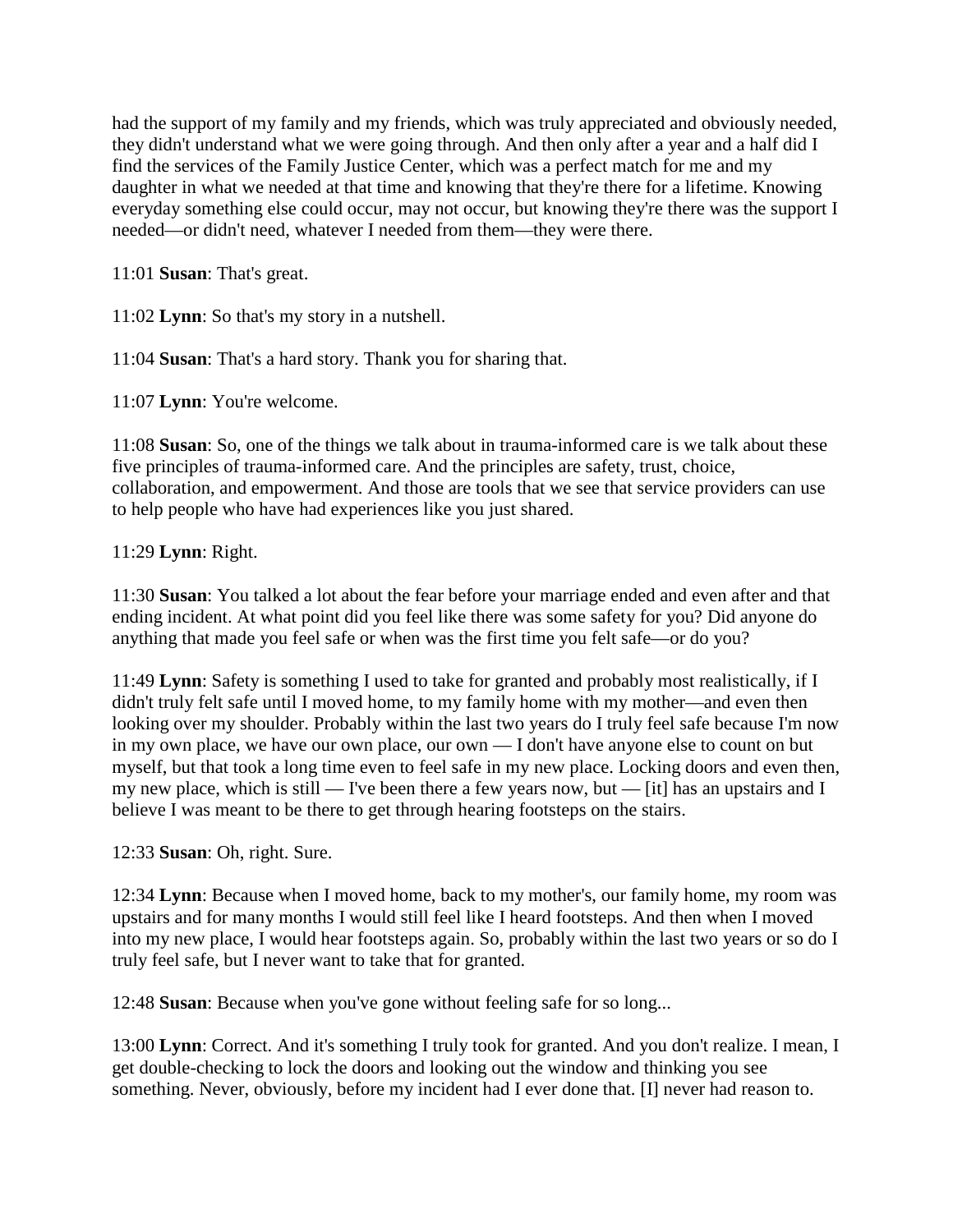But I always have this little cloud over my head; my ex is still out there. Real safety, no, but I'm able to live comfortably and feel safe.

13:25 **Susan**: You're taking measures to create your own sense of safety.

13:27 **Lynn**: Yes. Exactly.

13:30 **Susan**: Did anyone—I mean you talked about the police asking you questions over and over again, which we now know can actually re-traumatize people over and over again.

13:38 **Lynn**: Absolutely.

13:39 **Susan**: Which is something, actually there is a risk of doing that with these interviews. So, again, in the interview we want to make sure that we aren't re-traumatizing you, so if you're not feeling comfortable let me know.

13:50 **Lynn**: Thank you.

13:51 **Susan**: Did anyone, especially after that horrible incident, did anyone do anything initially to make you feel safe? Was it the police or a medical provider or your counselor, anyone?

14:02 **Lynn**: After I finally got counseling, in talking with my counselor after the incident did I start to breathe again and start to feel normal. I don't want to say feel safe, but at least start something. [The] police, no not really, it was all doing their jobs. I could say, yes, they put me in the back of the police car, would not let me get out of the car, I couldn't go back into the house, I couldn't get my glasses, I couldn't do anything. I was in the car.

14:34 **Susan**: But that's a scary time in itself, too.

14:35 **Lynn**: Right. And I understand that now that it was their safety measures, I didn't understand that there was no one—

14:42 **Susan**: So no one was explaining it to you that this is what we are going to do to keep you safe.

14:45 **Lynn**: No, right. Which, I now I see what they were doing, but then at that moment, no. And even getting to the hospital, no, I was left in a stark naked, white walls by myself until the nurse and the doctor came in before doing the kit.

14:49 **Susan**: They didn't let anyone stay with you or there was no advocate?

15:02 **Lynn**: No advocate, no nothing. I did not have an advocate for the services at the time until after my exam was over. As a mater of fact, I picked up the phone, there was a phone in the waiting room, and I called my attorney and called some friends to come meet me because I was alone. I was thinking of my daughter.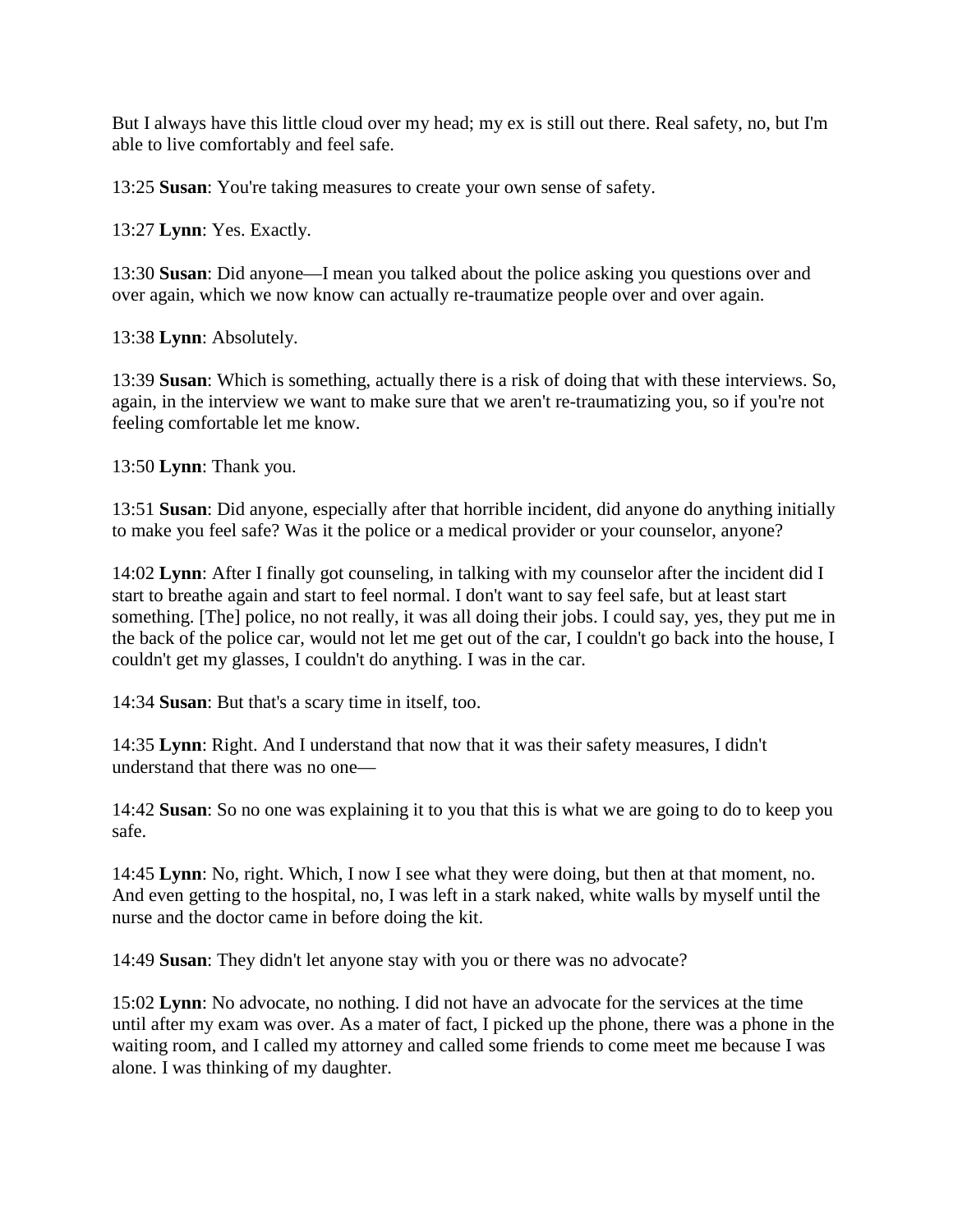15:17 **Susan**: And where was she at that point?

15:19 **Lynn**: She was at school. And I'm like, "Oh my god. Somebody's gotta get her." I mean I went in to fight or flight and I'm like, "I gotta do something before he gets there. I need her to be safe." So, my attorney and a friend, and yes my friend got there, but prior to that, no one.

15:36 **Susan**: Did you feel a little bit better when you knew that she was safe?

15:39 **Lynn**: Yes. After I knew my daughter was safe, I felt better. Knowing my ex was out there, I had every reason to believe he'd go after her—and that's my vulnerability—so someone had to get her. I had to know she was ok.

15:53 **Susan**: What did your counselor do specifically that helped you feel like you could start to move on or start to feel safe enough to move on?

15:59 **Lynn**: Truly, she listened. She let me speak. She just listened. Didn't say a lot, she listened. Extended her hand. I remember she taught me how to start breathing again—breathing I still do to this day, you know in through your belly and out through your nose, you know, taking those breaths, those grounding breaths. It was huge. Obviously with her training, understanding that, but that first session after all this was huge. And just once I called her she's like, "Get in. Come see me" and just listened.

16:30 **Susan**: And you mentioned receiving services here at the Family Justice Center. What are the things that they do or did that make you feel safe and your daughter to, how did you rebuild that sense of safety in her?

16:39 **Lynn**: The moment I walked in the door at the [Family] Justice Center, it was just like relief. And I can't explain it; it was just that welcoming and this is where I needed to be. Walking through the facility and hearing stories— "I'm not alone." I heard about, you know, yeah, there are people going through this, but until it happens to you and finally meeting other people, I was like, "This is bigger than I ever knew. This is a bigger issue than I ever knew." [I] never thought, obviously, it would happen to me. I had that preconceived notion of what domestic violence meant. So just being there and knowing they were there to help and finally found my spot talk home. Because I had been floundering and where to go and the right services that fit for my daughter and I. And after meeting with the counselor here at the [Family] Justice Center, they enlightened me and reminded me that there may be a time when something may be needed for my daughter. Not knowing at the time, she was fine, going to school, doing well, making friends, made the adjustment—easier than I did, easier than I expected her to, but they are resilient. [She] took the lead from me and me still playing my game with her by playing that role for her to make her feel safe and comfortable was important for me and for her. So, knowing if I needed them her for, they were a phone call away was huge, because I didn't know in such a big city where would I go first, where would I start? Throw a dart at the dartboard and hope for the best. I didn't want to take that chance, when that time came it was going to be needed immediately.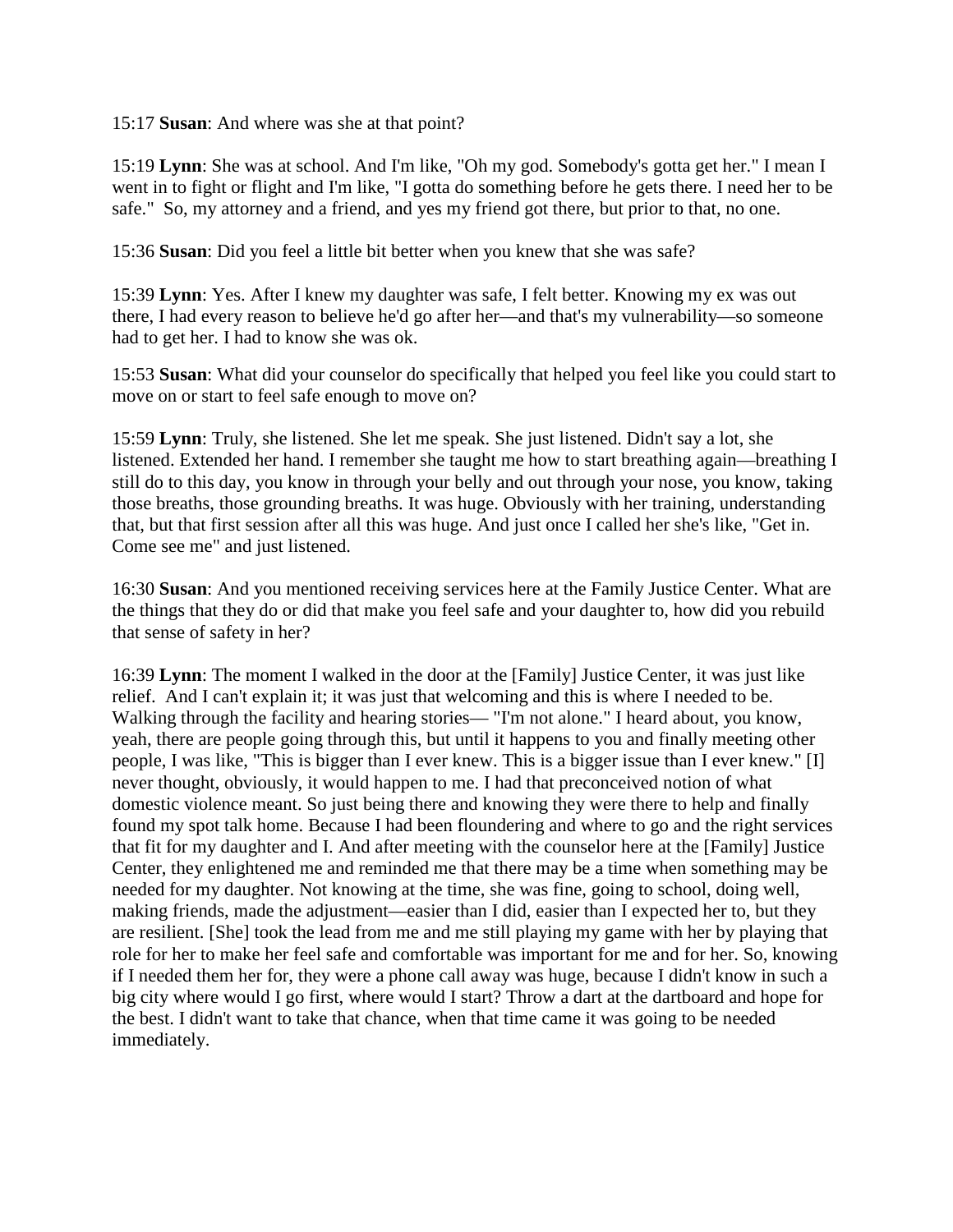18:21 **Susan**: So one of the other five principles that I mentioned is trust. It sounds like you had some folks, like when you were calling folks from the hospital, that you already trusted, that would be there to support you and believe you, and help take care of you.

18:35 **Lynn**: Absolutely.

18:36 **Susan**: Is there—and it sounds like actually when you're talk about the Family Justice Center, that that trust is not only in their services providers, but it also helped to build trust for you in understanding and believing what you had been through. Were there things specifically that helped you begin to trust again whether that was yourself or other people?

18:55 **Lynn**: That still takes time, but again people just listening. Putting me in touch with other women that have been through domestic violence. And having that connection was huge to start building trust. And hearing their stories helped break down some of my barriers and my walls and I think just getting back in the work place, because I had taken some time off, and [it] kind of forced me to start trusting even on a professional level, which worked its way into my personal life in putting positive role models in my daughter's life for trust as well was huge. Is there one specific thing that they did? Not that I can remember, so I think it was just over time and how they've stayed connected to me.

19:40 **Susan**: So it was building the relationship of trust over time.

19:43 **Lynn**: Right. Absolutely.

19:45 **Susan**: That makes sense. Is there any one thing that a provider said or did that helped you build that trust? Is there anything that sticks out for you?

19:53 **Lynn**: More so what my providers have told me is the time, in trusting the time. And first trusting myself and what I was going through and to recognize that before I began to trust them and what they were telling me because other services I had weren't necessarily the right fit and recognizing that I didn't, not distrust them, but didn't have such great beliefs if that makes sense. So if they were referring or telling me to do something it just wasn't—like, "Mmm, I'm not sure this is right."

20:25 **Susan**: Right. This doesn't quite match who we are and what's going on.

20:28 **Lynn**: "and where we are and what I was saying." And so again I go back to that they listened to me and what my daughter and I had been through to offer suggestions and didn't say, "This is where you need to go," but offering suggestions and that, in looking back, helped me trust myself in the services that were like, "Ok, here or here would be a good choice" and I'm sure that the one I chose would be a wonderful choice and I made that choice, but they made me see, "You made that choice." So that helped me start trusting myself, my instincts. Helping me continue to be a mom in where we needed to go.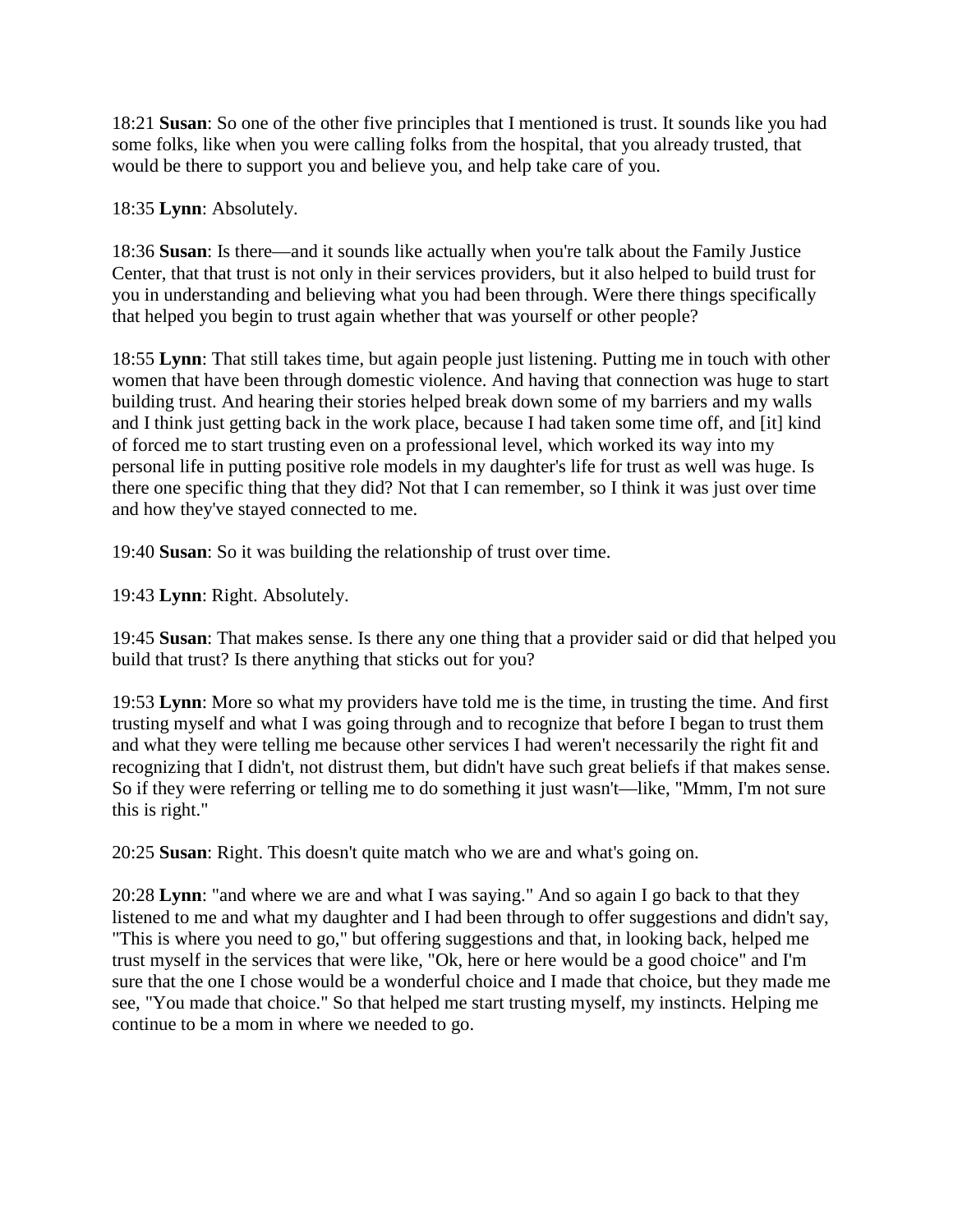21:00 **Susan**: And it's great that you actually talk about choice, because that's one of the other principles, so that's perfect timing. So it sounds like you did have a choice in picking your services helped a lot in finding what worked for you.

## 21:12 **Lynn**: Yes

21:13 **Susan**: Did you ever feel like you were not given a choice? Was there ever a time when choices were limited?

21:18 **Lynn**: I would say my choices were more limited from where I came in the south where the violence first happened. I was down south. So choices were more limited in what was available to me, so I didn't have as many outlets. Although a good choice, and it very much worked for me, [was] coming home, there were many more resources available and that is where I go back to it was overwhelming and I floundered for a good year knowing where to go, where do I start, started with the church, because that's my foundation and that wasn't a good fit; they didn't get it. While they provided guidance, which I appreciate, it just didn't fit. And so I'm like, "Ok, we need to move on from there." For a while I wasn't doing anything and that wasn't working and then I actually saw a video on the Family Justice Center online on Buffalo Rising and I'm like, "I've got nothing to lose, let's give this a shot" and it was the perfect fit.

22:15 **Susan**: And so, looking back now for women who are in that point in time that you were back then, do you have a suggestion for how they can have choice, but it's not quite so overwhelming? Is there anything that providers can do differently?

22:30 **Lynn**: I think, the [Family] Justice Center does a phenomenal job with what they do in getting the word out. I mean, I think just continuing to get that out there is whatever way, I say with as many tentacles as we can, we're hard to reach. In that moment I was at it's hard, taking myself back to that point, to make that leap to say, "I do need help. I can't do this alone." Being a woman you're supposed to be strong, you're supposed to have the answers. Getting to the point where, "I can't. I don't know those answers. I can't just sweep this under the rug and pretend it'll go away" it's a huge leap, you know, going through the guilt. "It's my fault? Whose fault?" But in finally recognizing that is starting over and that was extremely difficult for me at my age. It was like, "Ah! You have a great opportunity! A new place to stay. New furniture." and I'm like, "I'm forty-seven years old." That's hard. It's hard to build friendships, lifelong friendships at forty. Going through what I see my daughter go through and "I don't want to start over again. This wasn't supposed to happen. It wasn't in the plan," you know? I'm supposed to be in the rocking chair with my ex. While yes, I've recognized that some of it is wonderful, I can say now, had I not been through what I went through, I wouldn't have some of the relationships I have now and some wonderful people and experienced some wonderful things. But it's hard; it's a challenge. It's hard to get there and it's hard for providers to find those people. They are obviously out there— too many out there—to get them to come to you.

24:06 **Susan**: Well you said two things now that resonate for me. You said it takes time to build trust, but you also talked about the Family Justice Center being here for you forever. So, in terms of whatever stage you're in in recovery and resiliency, they're going to meet you in that place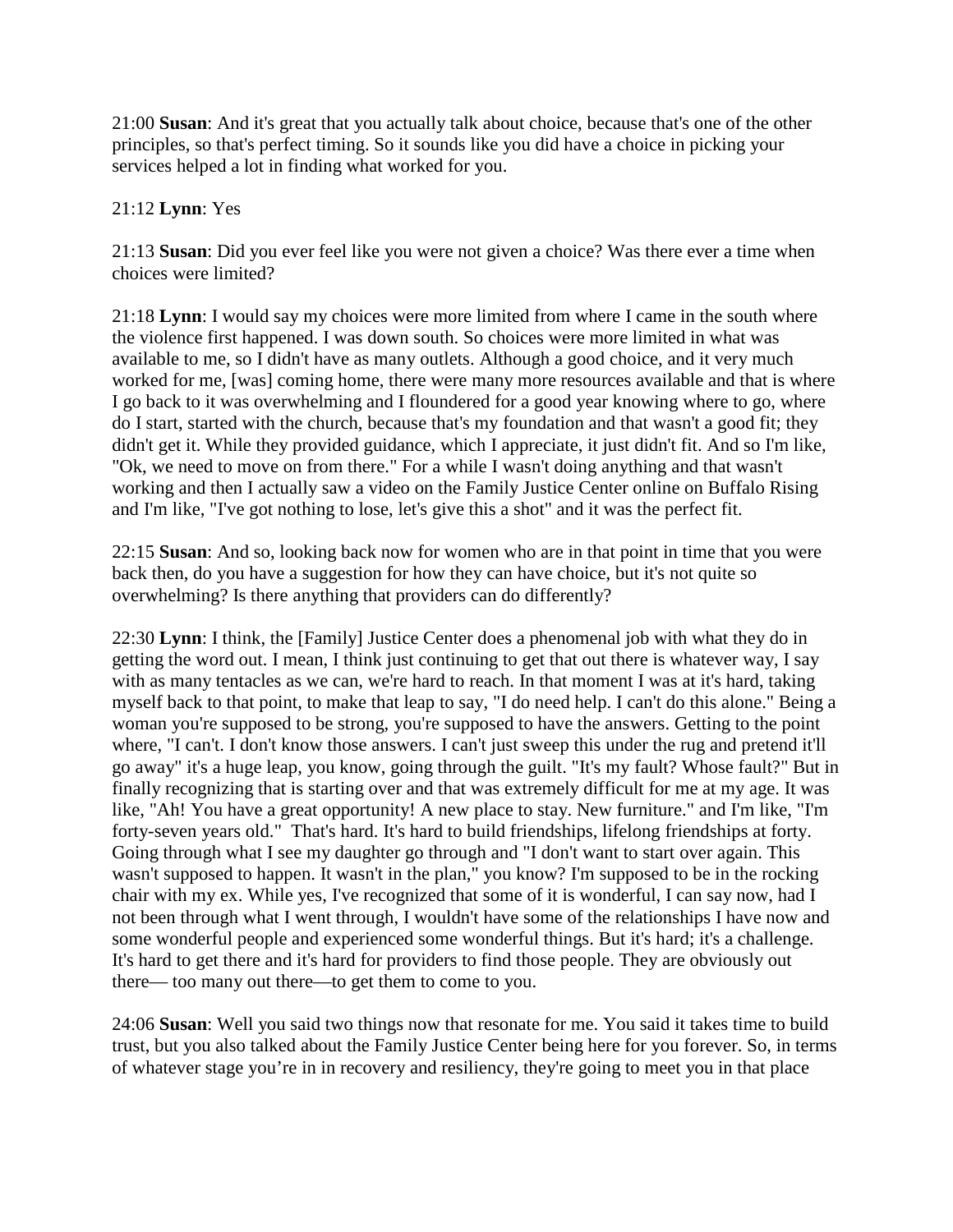and so it sounds like that's one of the things that providers can do is to know that it takes time and know that needs are going to change and being in relationship overtime is effective.

24:35 **Lynn**: That long term; that they're in it for the long-haul, that service is going to be with you from start to finish. Finish is who knows when. I love the part of the [Family] Justice Center, while there's many services that fall under the [Family] Justice Center, it's that family component. That while I'm talking to you and I may finish my time with you, but it maybe someone else who will take me through this next step, but it's still all under the Family Justice Center umbrella. So they are, wherever we're at, whatever we're feeling, they understand that.

25:05 **Susan**: And it sounds like another gift that they have given you is empowering you, too. I mean you said earlier when we were talking that you had been asked to speak at one point and that was a part of this journey for you. Do you mind telling us about that? Is there other ways that you feel empowered?

25:23 **Lynn**: Certainly. It's obviously been many years since 2007 and initially I'm thinking, "Oh! I got this. I can do this now that I found the [Family] Justice Center. I can do this. I'm going to get through this and maybe me putting myself on a timeline, and I got this. In a few years I'll be good" and realizing, "no, it's going to take a little bit then a hop, skip, and a jump" in going through the emotions I was in being back home in professionally finding my spot for work and personally for my daughter and what our next steps were is a journey. And one time I thought I was ready to speak and I wasn't, and they recognized that and they were ok with that. They were fine. Mary's like, "It's ok, I understand." She did—the [Family] Justice Center—did feature me at one of their breakfasts and they did a video, which was hard, but again to challenge myself, anything that's easy isn't right. I mean if it's uncomfortable I need to get through it. And again, Mary was there with me to get through the video, she was there with me at the house. So that was comforting.

26:30 **Susan**: So it was empowerment with support.

26:31 **Lynn**: With support. And very comforting. She put me in touch with other women that had experienced domestic violence, just as a support group, and [I] met some wonderful women. And just fearing different stories and different situations and us all just sharing is empowering in and of itself. I went through another one of Sue Green's programs...

## 26:52 **Susan**: Seeking safety?

25:53 **Lynn**: Seeking safety. [I] was a candidate for that. I started the program and as you mentioned earlier on in our talk, it wasn't the right time. It brought up too much and made me digress and I called Sue, Sue's like, "That's fine, I understand" Mary's like, "No problem," because I felt horrible. She's like, "Nope, we get it." I learned some tips, I met some other women, so there was a positive to it, but [I] knew when I would leave, I wasn't feeling comfortable and wasn't feeling safe. For no fault of anyone else, just of where the program was leading me and [I] wasn't ready and that was fine. And just recently I had the opportunity to speak with some women from Haven House about my story and somebody said to me, "Did it go well?" and I'm like, "I'm not sure what that means when I share a story like this."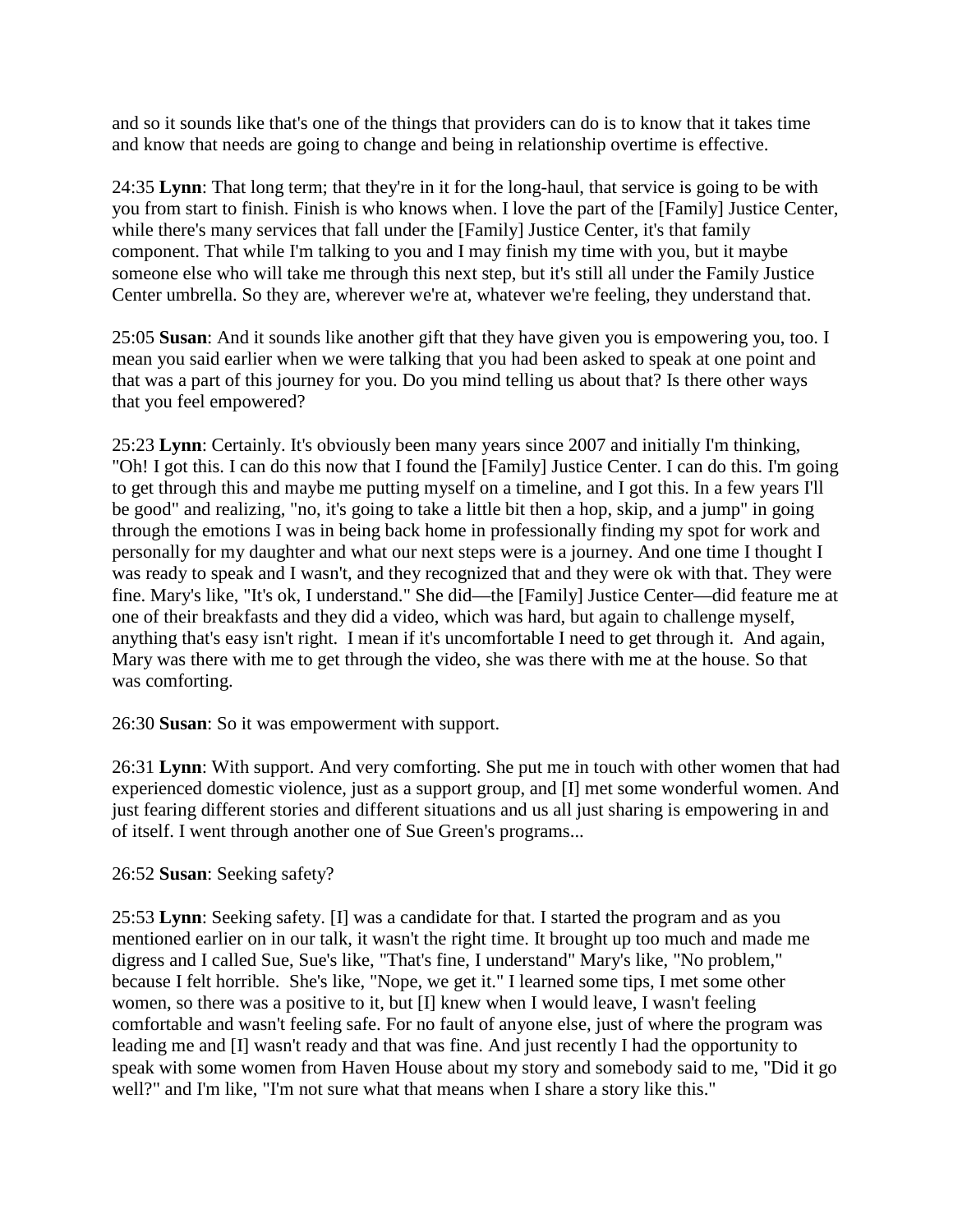#### 27:40 **Susan**: Right.

27:41 **Lynn**: I mean there was obviously some women [who were] very upset, in tears and others that were fine. So I said, "I guess it was good, but... it's hard to, you know, you don't want a standing ovation after something like that" I know I'm continuing to move in the right direction, [I'm] feeling more comfortable in sharing my story and just as I meet new people, in building that trust when it's appropriate and when it's time for me to say, "Oh, and by the way I'm also a survivor of domestic violence."

28:08 **Susan**: Well and that's actually a real strength to be able to say, "You know what, nope, this is actually not working for me because it's bringing up too many memories, feelings. I need to put a pause on this." And then be able to say, "Ok, I can do this and I'm willing to take a chance on this." That actually shows great strength on your part.

28:27 **Lynn**: Well, thank you. Thank you. Thank you.

28:29 **Susan**: And you actually already sort of mentioned collaborating with other, so both the Family Justice [Center] and even talking with the Haven House residence, things like that, it sounds like you're collaborating in a lot of other ways in terms of your recovery process. Are their other collaborations that have worked really, really well for you?

28:46 **Lynn**: I had my counseling through Child & Family Services. [I] had a wonderful experience with them and they got me through my legal battles as I was dealing with through legal issues down south with what had occurred, with both the criminal justice system and family court. So that was good and they provided that guidance for me, and knowing what was right as I was going through criminal court. You know, every time my ex would have to be in court they would notify me. "Was this the time his case was going to be heard? Do I want to travel? Do I want to be there in court?" So it was every very months and I'm like "Here I go again." So my counselor was there to get me through that, never knowing how am I going to handle this, how am I dealing with this—I mean I could never really put it to rest until it was almost a year and a half later, until his case was finally heard and how do I want to do that? Did I want to be there in the courtroom and—you know, the expense, taking time off of work, was a hard choice to make. But guiding me through that and helping me making that choice and ultimately I did not go, but then getting through family court with my divorce. And again, all out of town, expense...

29:55 **Susan**: What an emotional rollercoaster.

29:56 **Lynn**: It really was. And yes, I knew I wanted the divorce, and how far did I want to go, and also having a Guardian ad Litem appointed for my daughter because I wanted to have her name changed, [I] didn't want her to have the stigma of a different last name than her mother, and, quite frankly, having her father's last name could be a trigger, [it] was for me. [I] ultimately did go down for family court for the divorce, but again they were there to walk me through that, to help her...

30:27 **Susan**: Did you feel supported—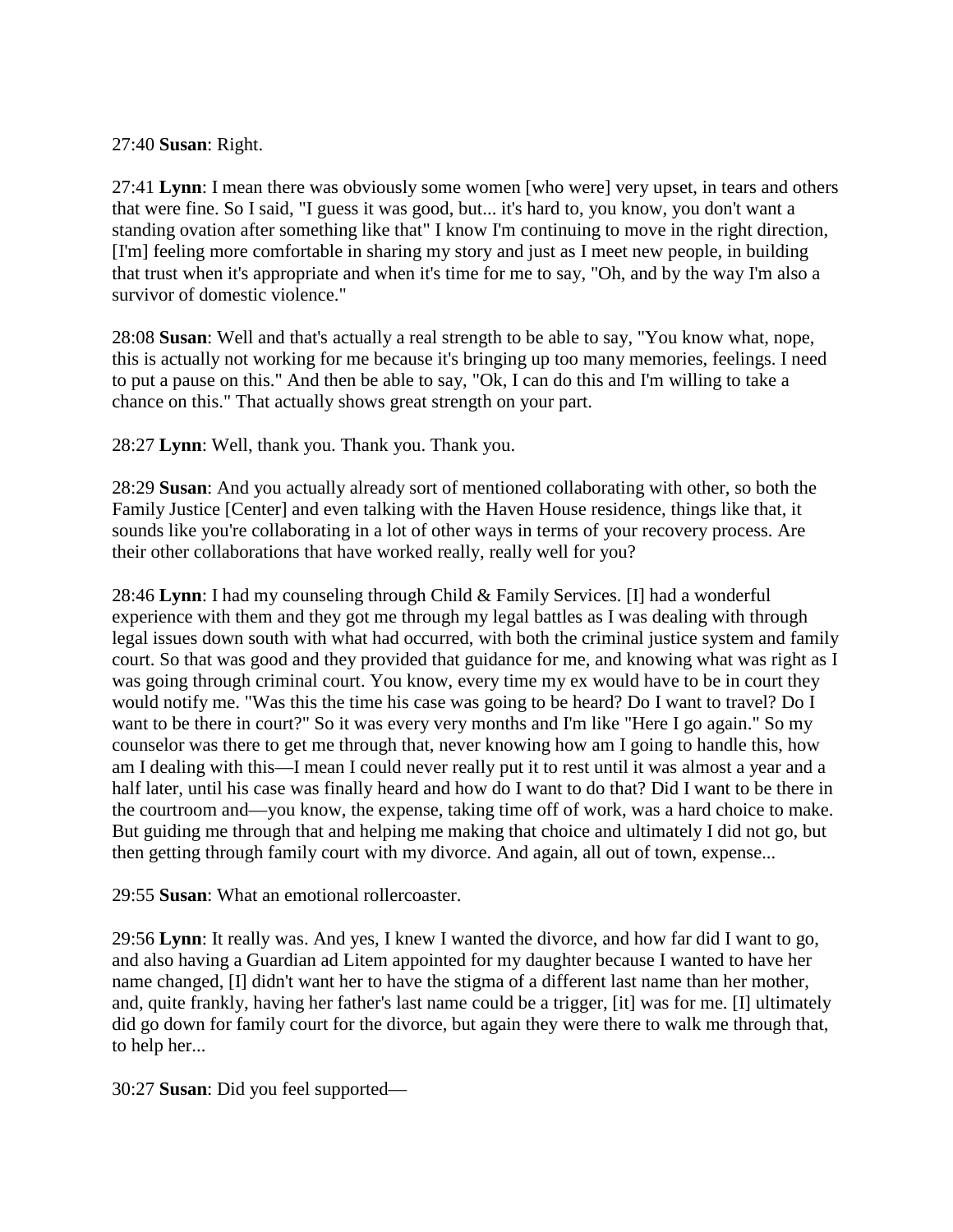30:28 **Lynn**: I did. I know it was challenging for my counselor, knowing "Ok, you're doing this away," but again listening and understanding and helping me—again I look back—she was helping me make those choices and to be comfortable with those choices. As I always tell myself, "Pick a lane. Left, right, pick a lane," and I picked a lane and stood by it. [I] tried not to second guess myself, but I made a choice and lived with that choice. That was helpful. For my daughter, Lakeshore Behavioral Health, they were there for Lexi. She eventually did experience some trauma with everything she had been through. Dealing with her emotions of losing her father. She also went through counseling with Child & Family Services. Did they just merge?

31:10 **Lynn**: Yes, there is a merger happening—

31:12 **Susan**: She went through Child & Family Services as well first initially, because she was being very emotional, not knowing how to handle her emotions.

31:22 **Susan**: Do you mind if I ask, does she have contact with her dad now?

31:25 **Lynn**: She does not. He is not in her life nor has been since the day we left. Last time I saw him was in court for family court and he was in shackles and chains. Taking a step back, she was having trouble crying. She was holding so much in, not knowing how to express herself. Oddly enough, she had made a comment while she was in confession with father, because it was face-to-face, and she became very emotional. He didn't know how to handle it, called the principle, the principle wasn't sure so they called me, which I'm grateful for. [It] could have been handled a little bit better...

31:59 **Susan**: But due to her trust...

32:00 **Lynn**: Right. It didn't help her. She got in through the [Family] Justice Center they said call Child & Family Services, so she had some counseling and even through her counseling, she kept up that wall. [They] brought me into help her, so she still had that wall even with me, but having her at least understand the choices her father made were his choices. They weren't right choices the way he handled himself was not correct. Yes, she doesn't get to see him because of those choices and that's something she needs to understand, so that was hard for her, understandably. But it also helped our relationship in talking about it because I was very—I didn't speak about it a lot to her. As a mom I didn't want to share that with her. [I] didn't know how much to share. She's still my baby, she's still a child, she does well, I didn't want to upset the fruit basket and through her counseling I realized it's ok to share some things of where she's at and have her see me upset. I've never spoken ill of her father to her, nor will I ever—the time is right. So that was good. For about a year and a half now, going through her teenage years, she sees school—the father-daughter dances is always hard, and certain triggers which we've recognized, father's day, but again through counseling we now recognize it and know it's coming so we can plan for it and talk about it. Because she was vulnerable coming into her teenage years, someone took advantage of that and told her that cutting would be the way for her to feel better. Fortunately one of her friends, good friends, saw something on Instagram and noticed it and alerted the principle at school.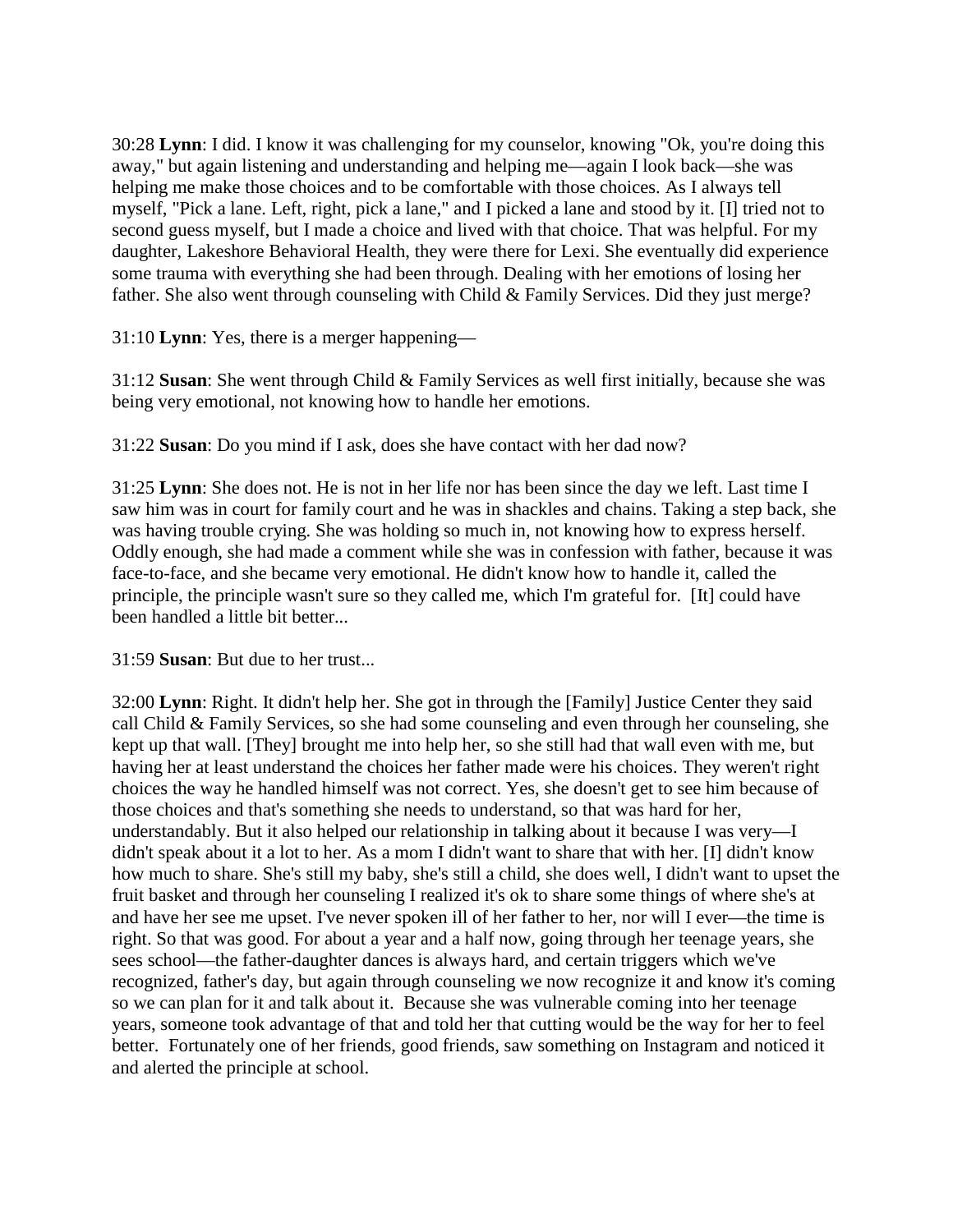33:35 **Susan**: She she's getting help for that now.

33:37 **Lynn**: So they called me and [I] was enlightened to a whole new world of cutting and it's been a good six months. She's better, she's much better through the help of Lake Shore helped her and she gets it, she hasn't cut since. But again that's where the [Family] Justice Center comes into play to know there maybe other bumps in the road and I would anticipate, but to know where to go and to say "this could happen," I don't live in a little bubble that this couldn't happen to her—and the other outside influences in recognizing she had a dad out there.

34:15 **Susan**: But what a gift you're giving her in being able to not only to name it, but be able to identify her own triggers and her own issues, like planning for father's day or days, his birthday, or things that would come up that could really push people down. You know, what a huge gift that you're giving her to be willing to talk about that, plan for it, and be honest, and not hide it from her. That's huge.

34:37 **Lynn**: It's hard. I know it's hard for her, it's hard for me, course I don't like to see her upset. She has suffered more than I have. I can deal with what I go through, but to see her suffer hurts more and knowing, I truly don't know everything she is going through. But knowing that she has a father out there. You know, I had a dad and my dad has since passed, it's been many, many years, so it's different, but I'm like "How would I feel if I knew my dad was out there?" And while I'm grateful he hasn't contacted her, I know she yearns for that and I have told her when she's 18 if she wants to find her father, I will help her find him. Because I have recognize that whatever she wants to say to him—we traveled back to South Carolina where we lived when the violence happened only this last fall. And she had been wanting to go for many years and I wasn't ready to take her back. And only did we go and again, "we have to face our fears and just do it." And so I said "we're going to do this" and I said "I don't know if we're going to see your father, that's the last place he was so that may happen" and she's like, "ok" and I said, "we'll see and take it from there." I was initially nervous, I was nervous for her. We never saw him. We went back to places we were together as a family. We had a great time. So it was healing for me to know I can go back and have fun. Laugh. And she had a good time. So I think that was huge it was a huge step for us both—that was huge. That was real big. I don't know if he's there, but again that's the last place that he was, it's a small community. I stopped looking over my shoulder and said, "If it happens, it happens"

36:15 **Susan**: That actually is remarkable. Really remarkable. That says a lot about the work that you've done.

36:19 **Lynn**: Yeah, I finally patted myself on my back. It was the first time, with everything you know people tell me other things—but that was the first time we did that and yeehaw for us. So, yeah, that was the first time I truly celebrated with my journey.

36:36 **Susan**: Well thank you for sharing this with us. I really appreciate it.

36:37 **Lynn**: You're welcome. Happy to do so.